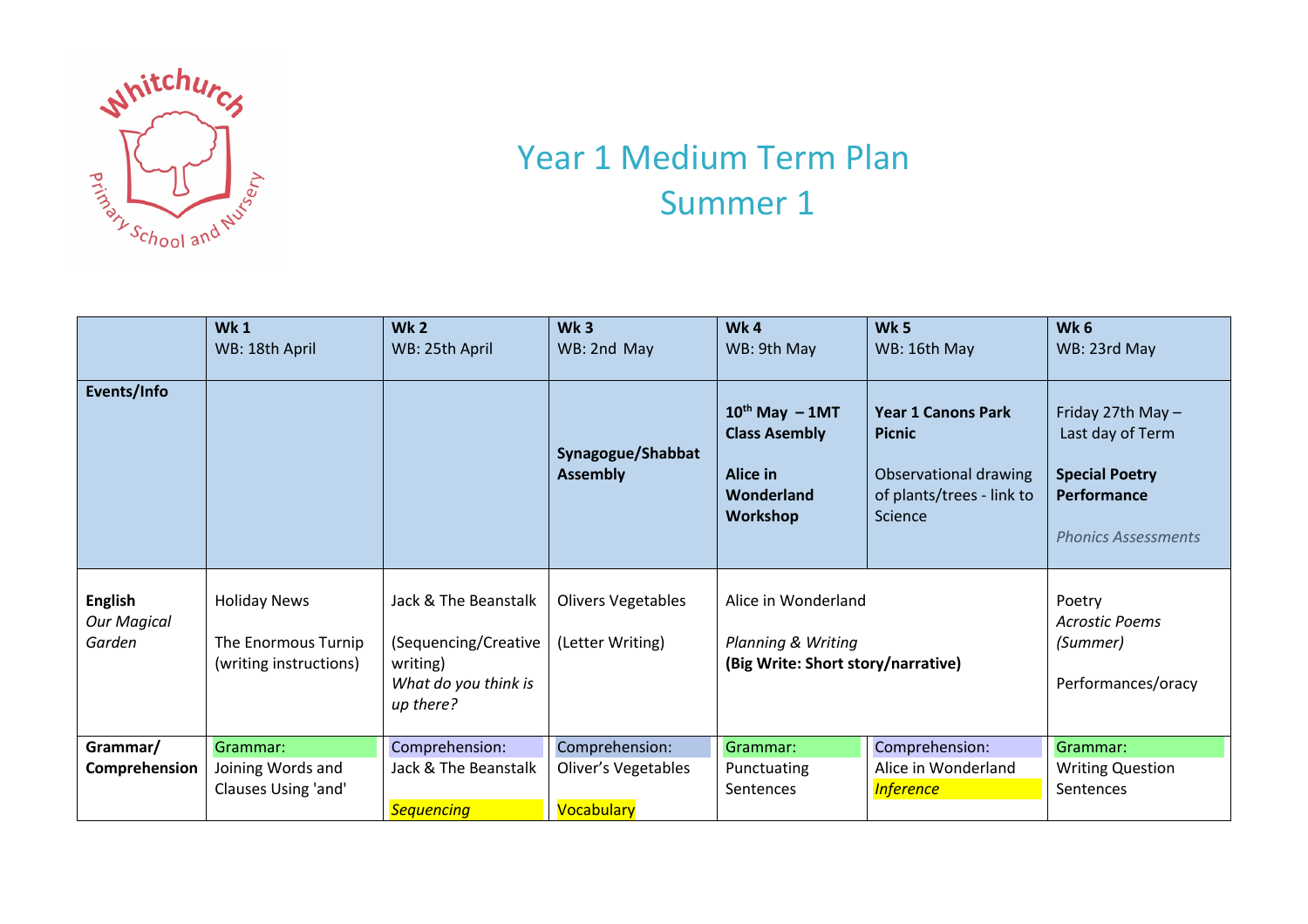| <b>Guided</b><br><b>Reading Focus</b>                                                                                                                           | Suki Sequences<br>(Sequencing)                                                                                     | Suki Sequences<br>(Sequencing)                                                                               | <b>Victor Spots</b><br>(Vocabulary)                                          | <b>Victor Spots</b><br>(Vocabulary)                                                                                       | <b>Reading</b><br><b>Assessments</b><br>Iggy Thinks<br>(Inference)                                 | Iggy Thinks<br>(Inference)                                                                              |
|-----------------------------------------------------------------------------------------------------------------------------------------------------------------|--------------------------------------------------------------------------------------------------------------------|--------------------------------------------------------------------------------------------------------------|------------------------------------------------------------------------------|---------------------------------------------------------------------------------------------------------------------------|----------------------------------------------------------------------------------------------------|---------------------------------------------------------------------------------------------------------|
| <b>Maths</b><br><b>White Rose</b><br><b>Number:</b><br><b>Addition &amp;</b><br><b>Subtraction</b><br><b>Measurement</b><br><b>Multiplication</b><br>& Division | <b>Time</b><br>Recap half past<br>Introduce quarter<br>to/quarter past                                             | <b>Make Arrays</b><br>2s, 5s and 10s<br>(Introduce TT<br>Rockstars)                                          | <b>Money</b><br>Counting money<br>(reasoning questions)<br><b>Notes</b>      | <b>Add by making</b><br>10/20<br>Bridging by making<br>10/20<br>(recap from last<br>term)                                 | Numbers up to 100:<br>Compare/order objects<br>and numbers within<br>100<br>Place value within 100 | Partioning<br>Part-Whole<br>Model/Dienes<br>$- + 40 = 100$<br>$30 +$ = 100<br>Assessment-<br>WhiteRose? |
| <b>Science</b><br>Plants                                                                                                                                        | The Parts of a Plant<br>To name and compare<br>the parts of plants.                                                | <b>Garden and Wild</b><br><b>Plants</b><br>To identify and name<br>some common<br>garden and wild<br>plants. | <b>Terrific Trees</b><br>To identify and name<br>some common trees.          | <b>Fruit and</b><br><b>Vegetable Plants</b><br>To name, sort and<br>compare some<br>common fruit and<br>vegetable plants. | <b>Canons Park Picnic</b><br>Day                                                                   | <b>Comparing Plants</b><br>To name and compare<br>some common plants<br>and trees.                      |
| <b>Computing</b><br><b>Unit 1.5</b><br>We are<br><b>Collectors</b><br><b>Finding images</b><br>using the web                                                    | Searching for animal<br>pictures<br>Look for animal<br>pictures                                                    | <b>Collecting Fish</b><br>Make a page of fish<br>pictures                                                    | Organising birds into<br>two groups<br>Sort bird pictures<br>into two groups | <b>Grouping insects</b><br>and other mini<br>beasts<br>Put mini beast<br>pictures into<br>groups                          | Sorting mammals<br>Order mammal<br>pictures                                                        | Guess the animal<br>Use yes/no questions<br>to guess the animal                                         |
| Geography<br>Where Do I<br>Live?                                                                                                                                | To be able to identify<br>the countries and<br>capital cities<br>of the UK.<br>(Lesson 1 and 2<br>merged into one) | To be able to identify<br>features and<br>characteristics of<br>the countries of the<br>UK.                  | To explore the town<br>we live in.                                           | To be able to<br>describe where<br>you live.                                                                              | <b>Canons Park Picnic</b><br>Day                                                                   | Creating a map of our<br>town using a key                                                               |